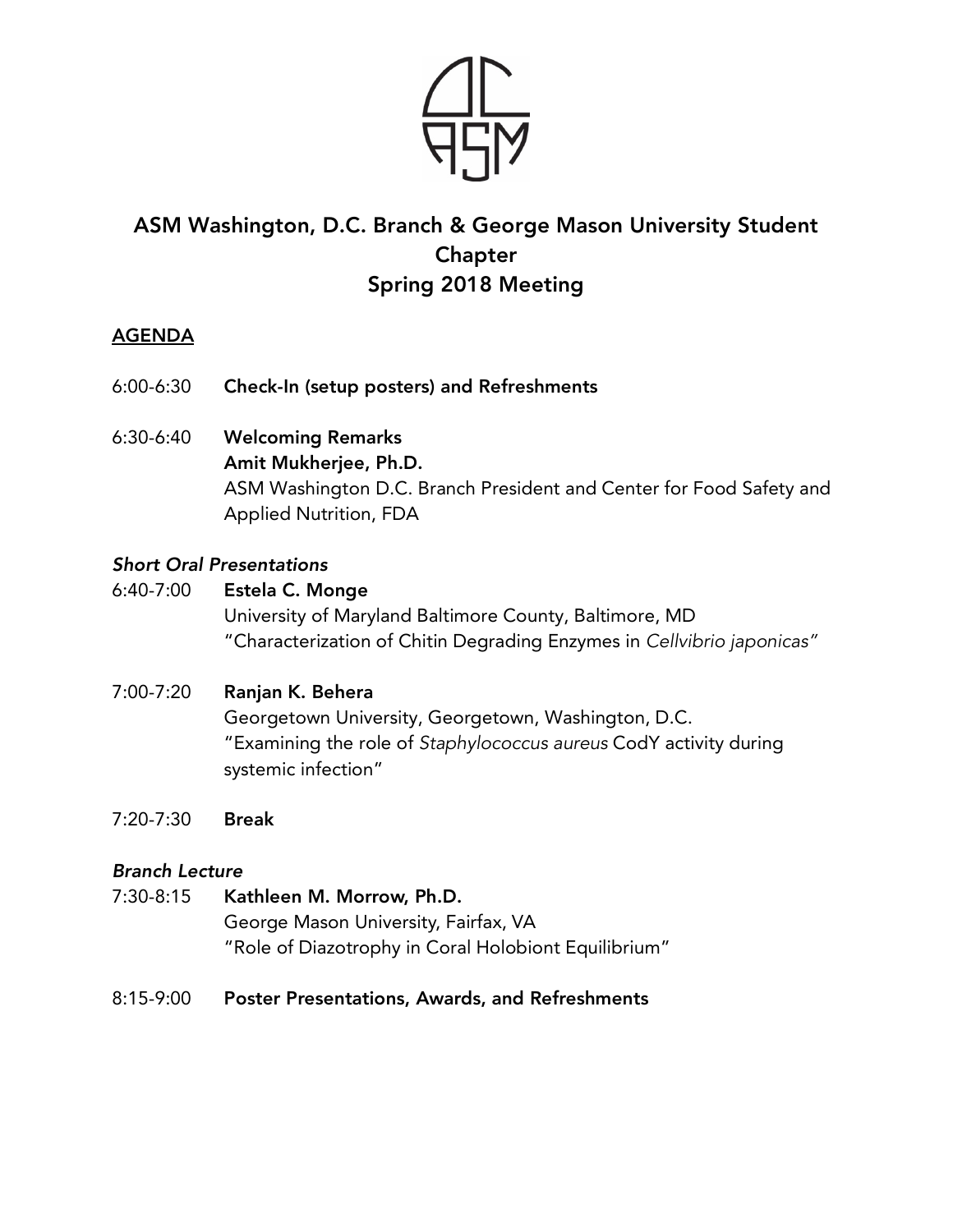#### Poster Presentations

1. Emerging Evidence for BAX-Inhibitor-1 (BI-1) in Regulating Cell Death susceptibility in Idiopathic Pulmonary Fibrosis Fibroblasts A.J. Doane, S. Bui, and G.M. Grant George Mason University, Manassas, VA, USA

#### 2. Survival and Growth of *Salmonella* Newport in Amended and Unamended Soil Extracts

Manoj K. Shah\*<sup>1</sup>, Rhodel Bradshaw<sup>2</sup>, Eric T. Handy<sup>2</sup>, Cheryl East<sup>2</sup>, Esmond Nyarko<sup>2</sup>, Patricia D. Millner<sup>2</sup>, Deborah Neher<sup>3</sup>, Thomas Weicht<sup>3</sup>, Teresa M. Bergholz<sup>1</sup>, and Manan Sharma<sup>2</sup> 1 Department of Microbiological Sciences, North Dakota State University, Fargo, ND 2 Environmental Microbial Food Safety Laboratory, USDA-Agricultural Research Service, Beltsville, MD

 $^3$ Department of Plant and Soil Science, University of Vermont, Burlington, VT  $\,$ 

#### 3. Functional Analysis of Enzymes Implicated in Starch Degradation by *Cellvibrio japonicas*

Cecelia Garcia\*, Jeffrey G. Gardner University of Maryland, Baltimore County, Baltimore, Maryland

4. Non- Culture Based Approach for Taxonomic and Resistome Profiling of 'Kitfo', an Ethiopian Beef Steak Tartar

B. B. Eshetea\*, N. Addy, L. Ewing, J. J. G. Beaubrun, B. Eribo Howard University, Washington D.C.

5. Inhibition of Extreme Drug-Resistant *Acinetobacter baumannii* by *Lactobacilli* species from Yogurt and Cheese.

R. S. Allen-McFarlane\*, G. Bansal, S. O. Anosike, A. D. Allen, B. E. Eribo Howard University, Washington D.C.

- 6. Clonality, Virulence and Integron Characterization of VIM Metallo-β-lactamase Producing Isolates of *Acinetobacter baumannii* From Washington D.C. Hospitals Garima Bansal, Rachelle S. Allen-McFarlane, Junia J.G. Beaubrun, Broderick E. Eribo Howard University, Washington D.C.
- 7. DNA Sequences and Protein Structures of Target Genes Prot6e and Sefa for Detecting *Salmonella* Enteritidis

Lijun Hu<sup>1</sup>, Robert Stones<sup>2</sup>, Eric W. Brown<sup>1</sup>, Marc W. Allard<sup>1</sup>, Li M. Ma<sup>3</sup>, and Guodong Zhang<sup>1</sup>\*

<sup>1</sup> Division of Microbiology, Office of Regulatory Science, Center for Food Safety and Nutrition, U.S. Food and Drug Administration, College Park, Maryland, USA